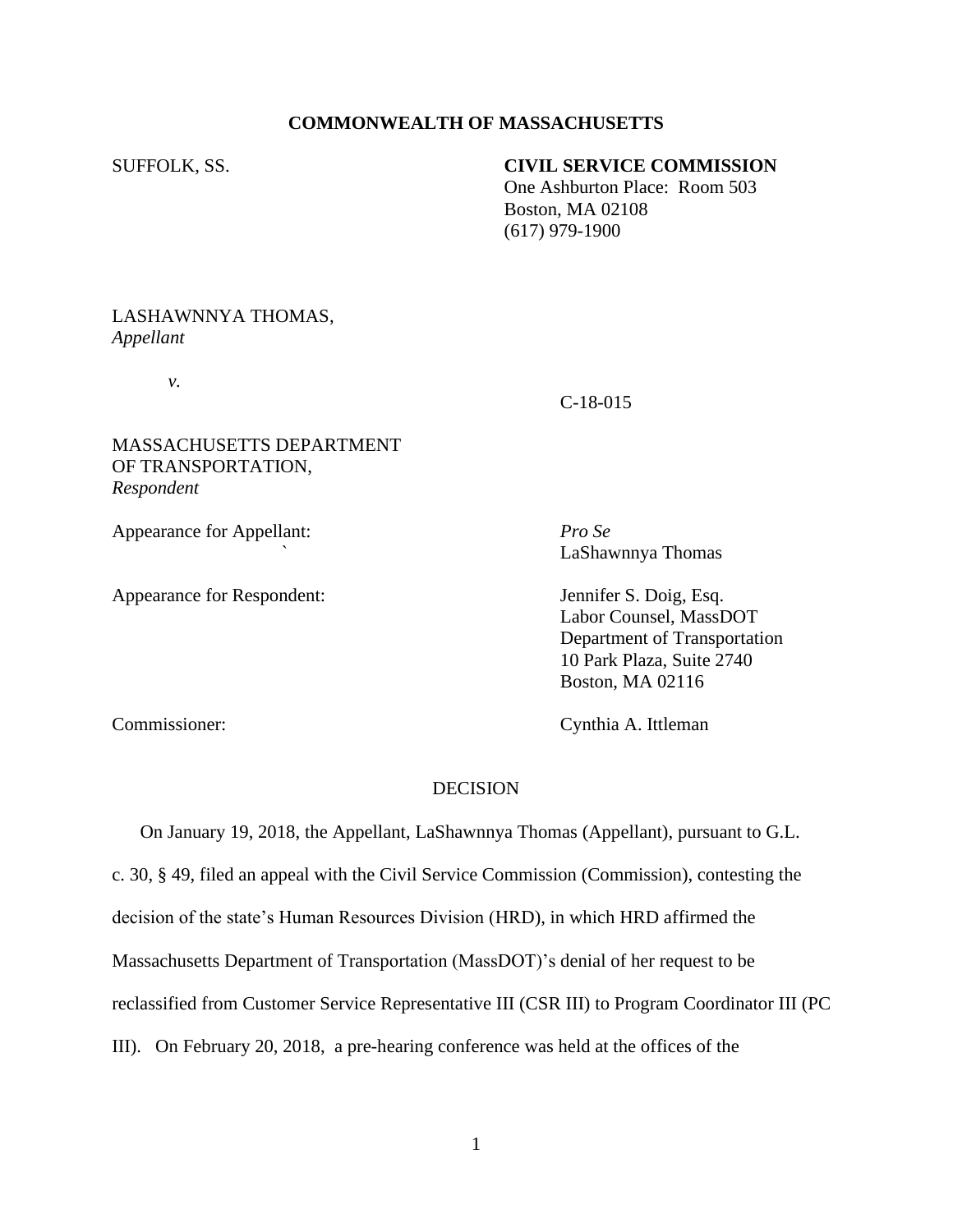Commission. I held a full hearing at the same location on April 4,  $2018$ <sup>1</sup>. The hearing was digitally recorded and both parties were provided with a usb drive containing a recording of the hearing.<sup>2</sup> Both parties filed post-hearing briefs.

#### **FINDINGS OF FACT:**

Two (2) Appellant Exhibits (Exhibits 1A-1B) and nineteen (19) MassDOT Exhibits (Exhibits 1-2, 3A-3I, 4-11) were entered into evidence at the hearing. Based on these exhibits, the testimony of the following witnesses:

#### *For the Appellant*:

■ LaShawnnya Thomas, Appellant

#### *For MassDOT*:

- Gretchen Daley, Director of Titles and Registration, Registry of Motor Vehicles
- Elizabeth Rizzuto, Manager of Titles and Registration, Registry of Motor Vehicles
- Joan Makie, Manager of Human Resources Service and Operations, MassDOT and taking administrative notice of all matters filed in the case, and pertinent rules, statutes, regulations, case law, policies, and reasonable inferences from the credible evidence; a preponderance of credible evidence establishes the following facts:
- 1. The Appellant is employed with MassDOT in the Mail-In Registration Department of the Registry of Motor Vehicles (RMV) at its Quincy headquarters, and is currently classified as a Customer Service Representative IV (CSR IV). (Exhibits 3A, 3C; Testimony of Appellant)
- 2. Appellant holds an associate's degree in business management and accounting principles from the Katharine Gibbs School. She has taken various professional development courses

<sup>&</sup>lt;sup>1</sup> The Standard Adjudicatory Rules of Practice and Procedure, 801 CMR §§ 1.00 (formal rules) apply to adjudications before the Commission with Chapter 31 or any Commission rules taking precedence.

<sup>2</sup>The Commission subsequently had a written transcript of the hearing prepared.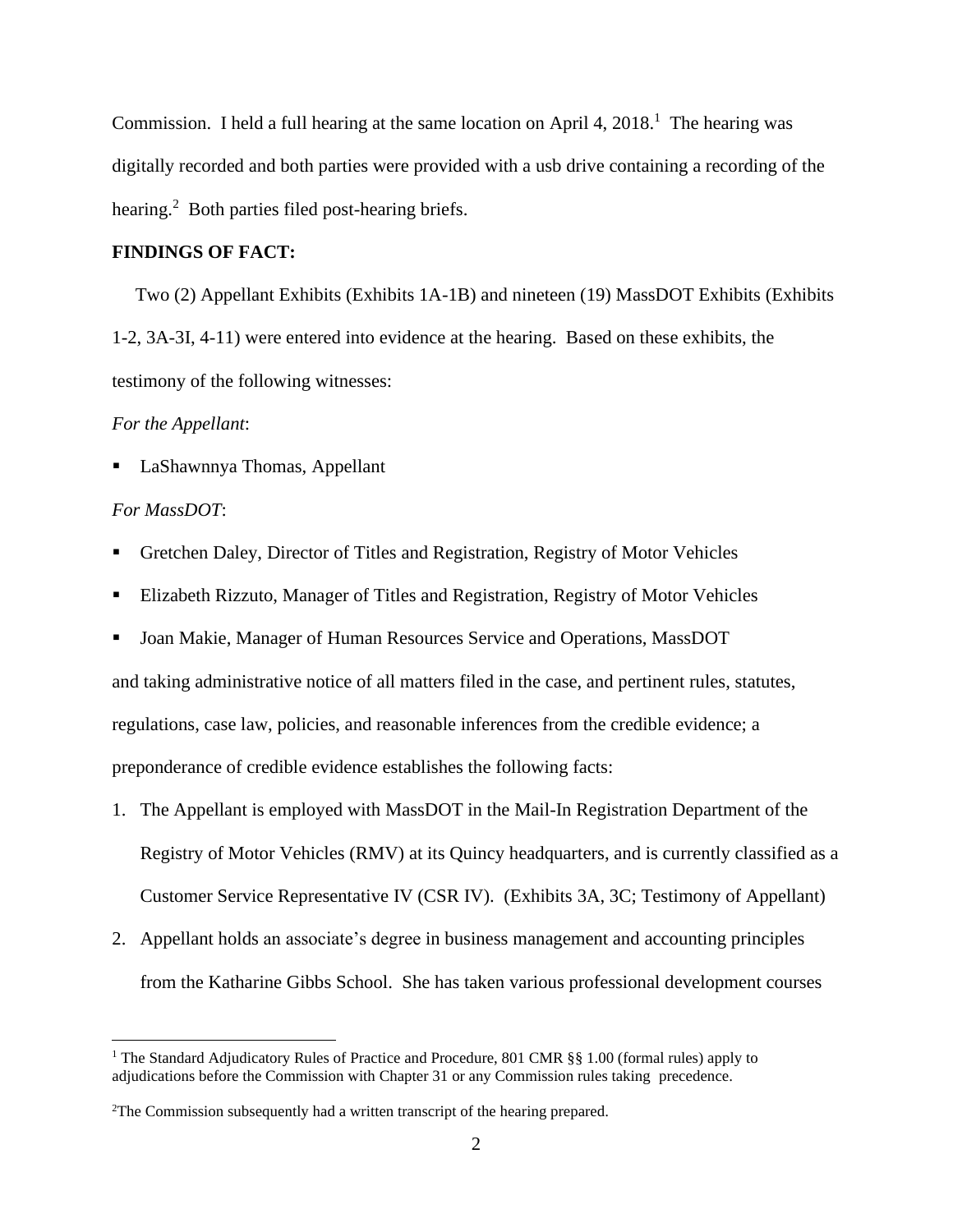through the state's on-line PACE program, and is currently studying business management at the University of Southern New Hampshire through the College for America program. Appellant was chosen for a scholarship to pursue that program, which allows her to work towards her college degree on-line at her own pace. (Testimony of Appellant; Exhibits 3A, 3B)

- 3. The Appellant began work with the RMV on June 28, 1992 as Administrative Secretary to the Director of Driver Licensing. (Exhibits 4, 3B). In 2001, she was promoted to Customer Service Representative II and assigned to the RMV's Customer Contact Center. She was promoted to CSR III while in the Customer Contact Center. (Testimony of Appellant; Exhibit 3A)
- 4. The RMV became part of MassDOT in 2009. (Testimony of Appellant)
- 5. In November 2011, the Appellant was assigned to supervise the Mail-In Registration Department within the Title and Registration Unit of the RMV. The Mail-In Registration Department had been without supervision since May 2011, when the previous supervisor had retired. (Exhibit 3A; Testimony of Appellant)
- 6. The Mail-In Registration Department processes a high volume of correspondence and checks relating to vehicle registration and titles that arrive at the RMV by mail, rather than through the MassDOT website. Staff open and batch more than 500,000 pieces of mail annually, then run it through heavy volume scanning equipment that converts correspondence, including checks, into digital files and electronic cash deposit letters. The unit employees then go into the database to make corrections and forward the files to the RMV information processing and revenue operations departments, which use them to issue titles and registrations and to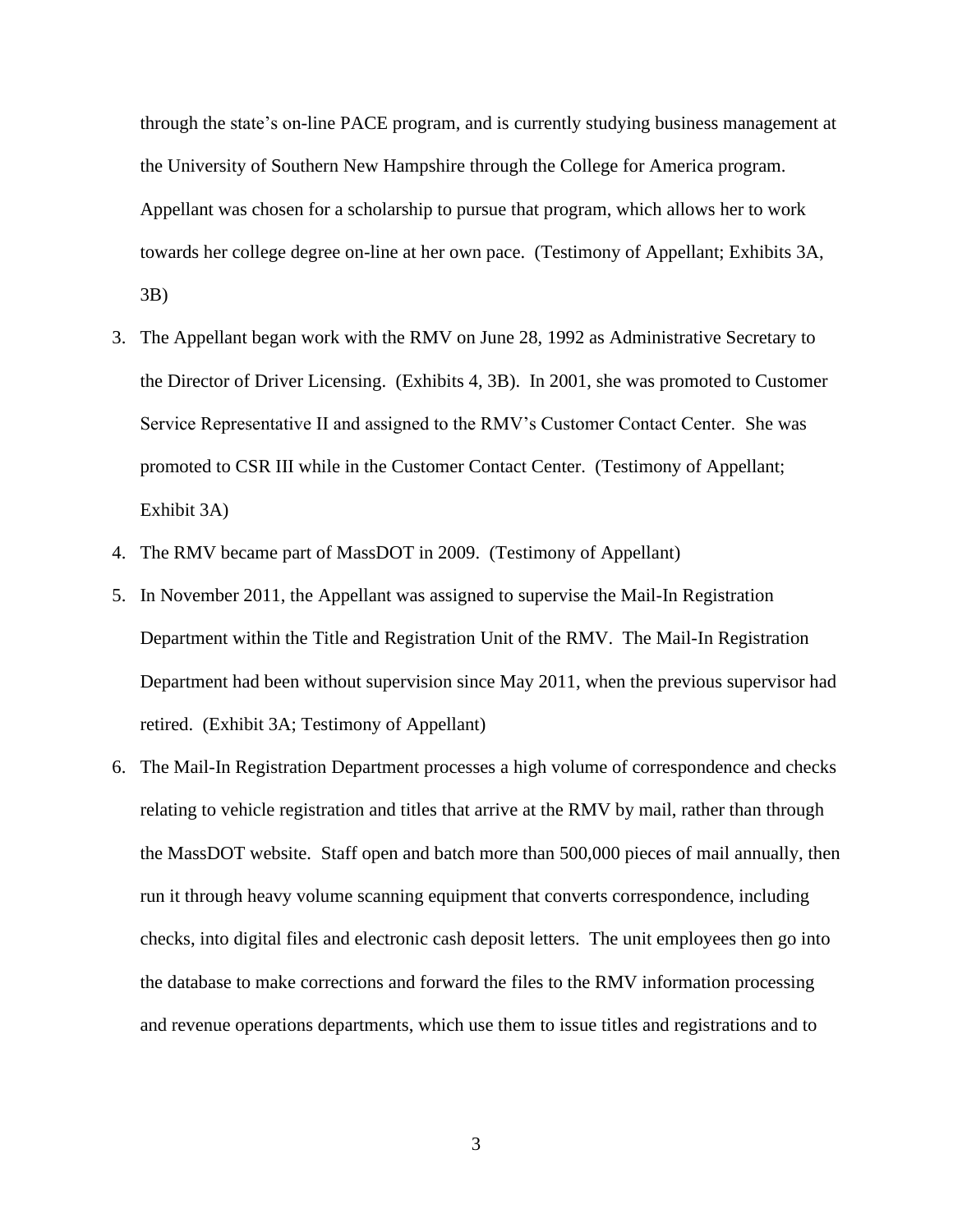make bank deposits. Unit staff also handle telephone inquiries. (Testimony of Appellant; Testimony of Daley; Exhibits 3A, 3C)

- 7. When she began her job in the Mail-In Registration unit, the Appellant found that each staff member had a single job and had not been trained in all the functions of the unit. Not all employees were able to operate the scanning machines. They also were not using email or entering their time sheets and leave requests. After teaching herself how the unit worked, Appellant began cross-training each employee in all functions of the unit, including scanning and accounting. (Exhibit 3A; Testimony of Appellant)
- 8. Appellant also applied management strategies, including weekly one-on-one meetings with her employees, seeking their suggestions for improving the unit's functioning, sending them to trainings to learn overall goals for the RMV, and suggesting to management both progressive discipline and compliments when needed or deserved. Appellant created reports to measure incoming work and a forecasting measure to predict if the unit might not meet a target, so that she could consult with managers and adopt strategies to avoid falling behind, such as requesting temporary help. She wrote a basic step-by-step operating procedure for the unit to assist current and future employees and to avoid losing knowledge when employees left the office. She also prepared time studies to increase the unit's efficiency and instituted auditing procedures. (Exhibit 3A; Testimony of Appellant)
- 9. On four occasions, Appellant assisted part-time with special projects. In 2014 she spent two to three months acting as the subject matter expert for a project with the vendor Unisys, which was hired to create a system for the Unisys NDP-250 high volume scanners to create an electronic cash letter, or digital cash deposit, so that funds paid for registrations by check could be electronically deposited in the RMV's account at the Bank of America. During the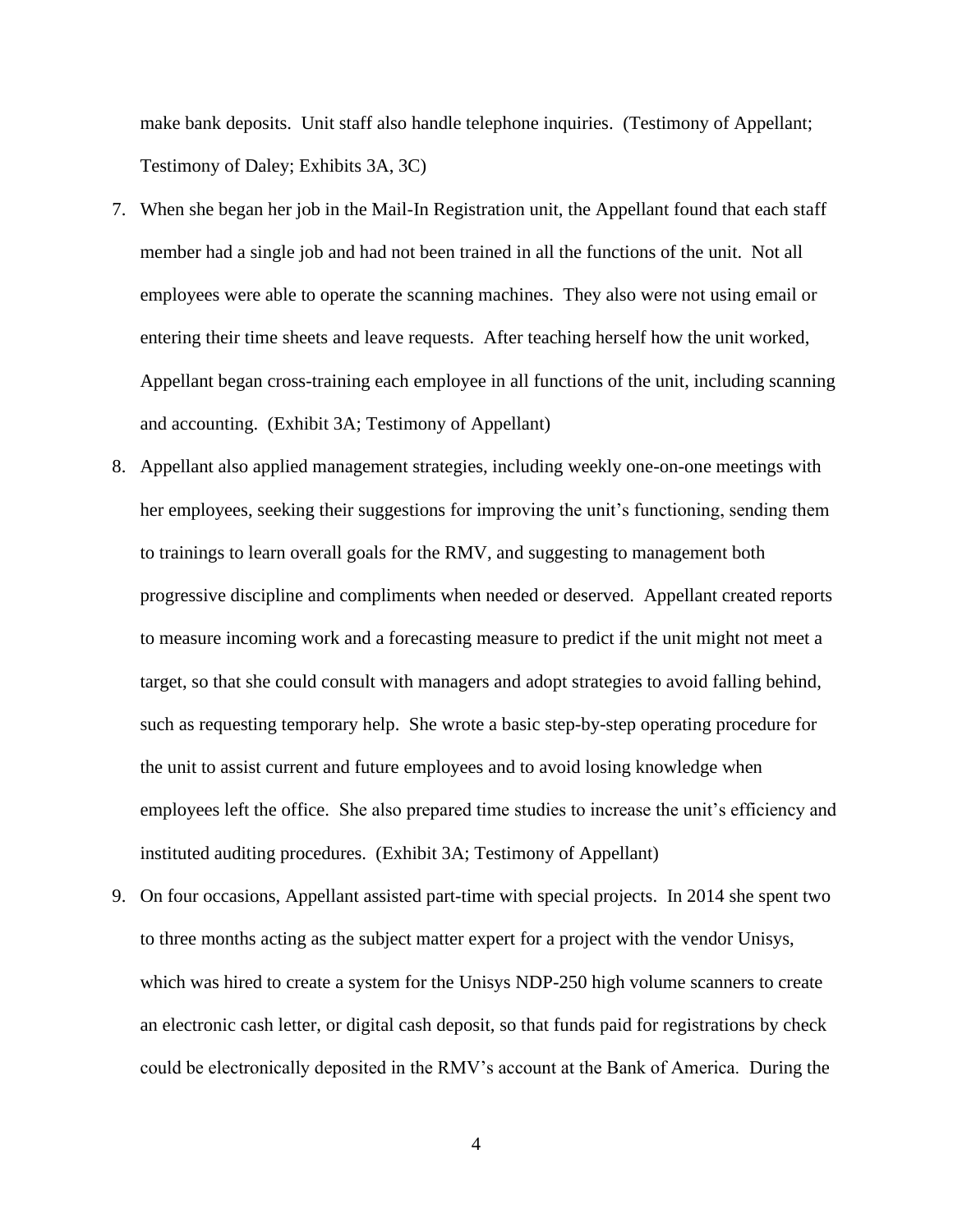months when the vendor was on site, Appellant spent about 55 percent of her time working with the engineer and answering questions, as well as with the RMV's departments of Information Technology (IT) and Revenue Operations. (Testimony of Appellant and Daley; Exhibit 3A)

- 10. At some point after 2014, Appellant worked on a second, two-month project with the Unisys engineers when the RMV moved from Bank of America to Santander, spending about the same time working with the vendor's engineer and other RMV departments. (Testimony of Appellant; Exhibit 3A)
- 11. On a third occasion, Appellant worked for about a month on a third Unisys project, when the RMV again changed banks, this time returning to the Bank of America. (Testimony of Appellant; Exhibit 3A)
- 12. Appellant also described a project she worked on more recently with her supervisors, her manager Elizabeth Rizzuto and her director Gretchen Daley, to improve her unit's efficiency. The project was assigned by the MassDOT's Office of Performance Management and involved creating metrics to measure performance and making changes to improve efficiency. Appellant attended meetings and helped test proposed changes. (Testimony of Appellant, Testimony of Daley)
- 13. One of Appellant's successes in improving efficiency was described by her director, Gretchen Daley. During peak seasons, the Mail-In Registration unit generally needed extra staff to handle the extra work in the fall and again in June. Also, when the unit was not able to keep current, customers would call or come into service locations to complete their registrations, creating more work and sometimes creating errors where duplicate registrations were created. In the fall of 2017, Appellant was able to keep the unit ahead of its work for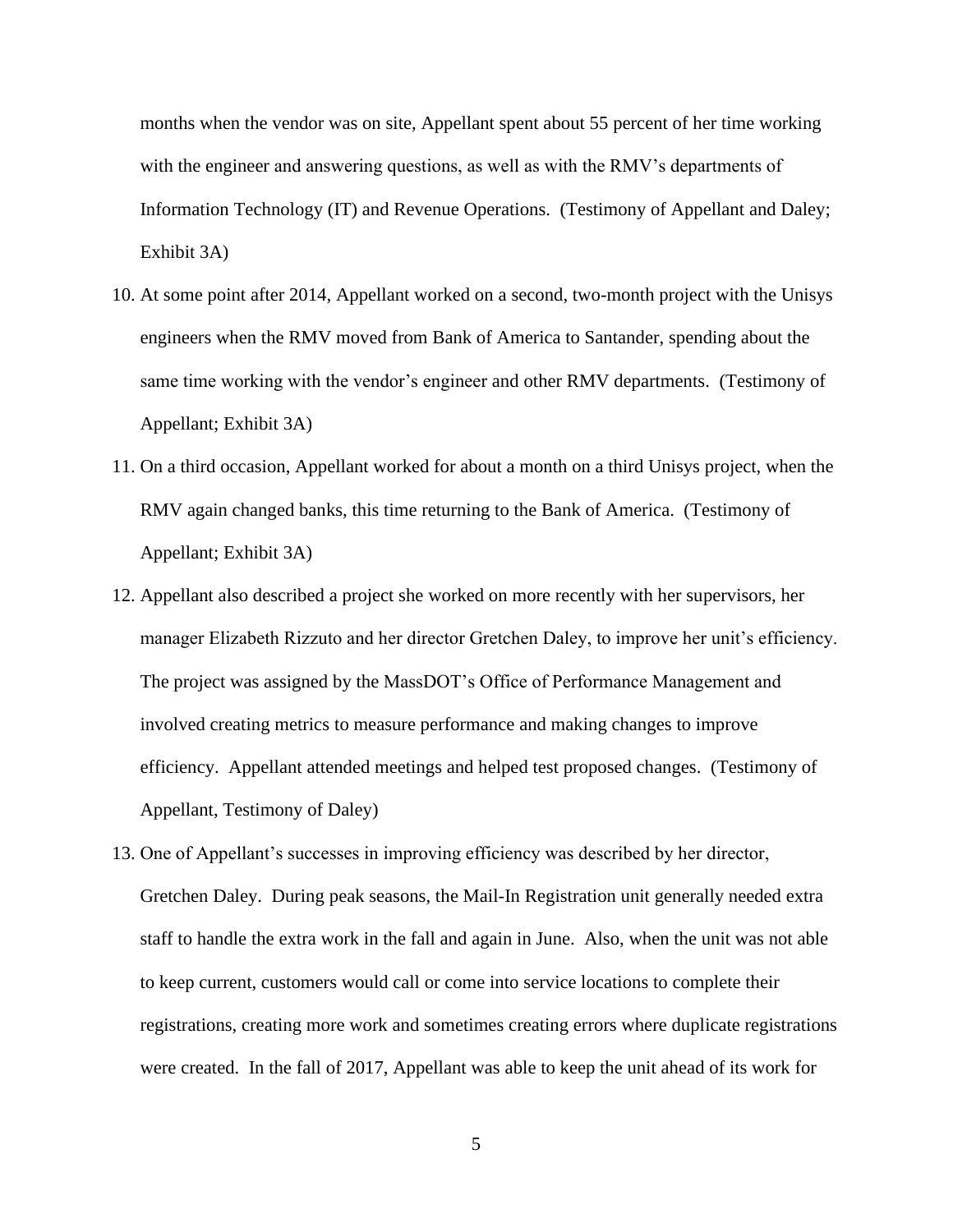the first time without using any extra staff, which created a more streamlined and efficient process. (Testimony of Daley)

- 14. During her special projects, Appellant continued to supervise the Mail-In Registration Department and continued to help with scanning and renewal transactions, which required "all hands on deck." During typical times, Appellant estimated that she spent 70 to 80 percent of her time working on transactions. (Testimony of Appellant)
- 15. Gretchen Daley, the Director of the Title and Registration Department, estimated that Appellant spent about 40 percent of her time helping her staff process transactions and about 60 percent of her time on management tasks. (Testimony of Daley)
- 16. After the Unisys projects were completed, the Unisys engineer would make a monthly site visit pursuant to the maintenance contract, and Appellant would bring up any issues that had arisen. She would also speak with the engineer by telephone in between visits if an issue arose, to be sure she managed the situation correctly. (Testimony of Appellant)
- 17. Appellant worked largely independently as the supervisor of the Mail-In Registration Department. Although she would reach out to her manager Elizabeth Rizzuto and the division's Director Gretchen Daley if problems arose or she needed assistance, neither supervisor assigned work to her. Ms. Rizzuto prepared and signed Appellant's EPRS (Employee Performance Review System) form. (Testimony of Appellant, Testimony of Daley, Testimony of Rizzuto; Exhibit 11)
- 18. Appellant supervised seven employees, five clerks and two receiving tellers. The clerks all held titles of CSR I or CSR II. Appellant assigned the employees' work and prepared their EPRS forms. None of her employees supervised other people. (Testimony of Appellant, Testimony of Daley, Testimony of Rizzuto; Exhibit 11)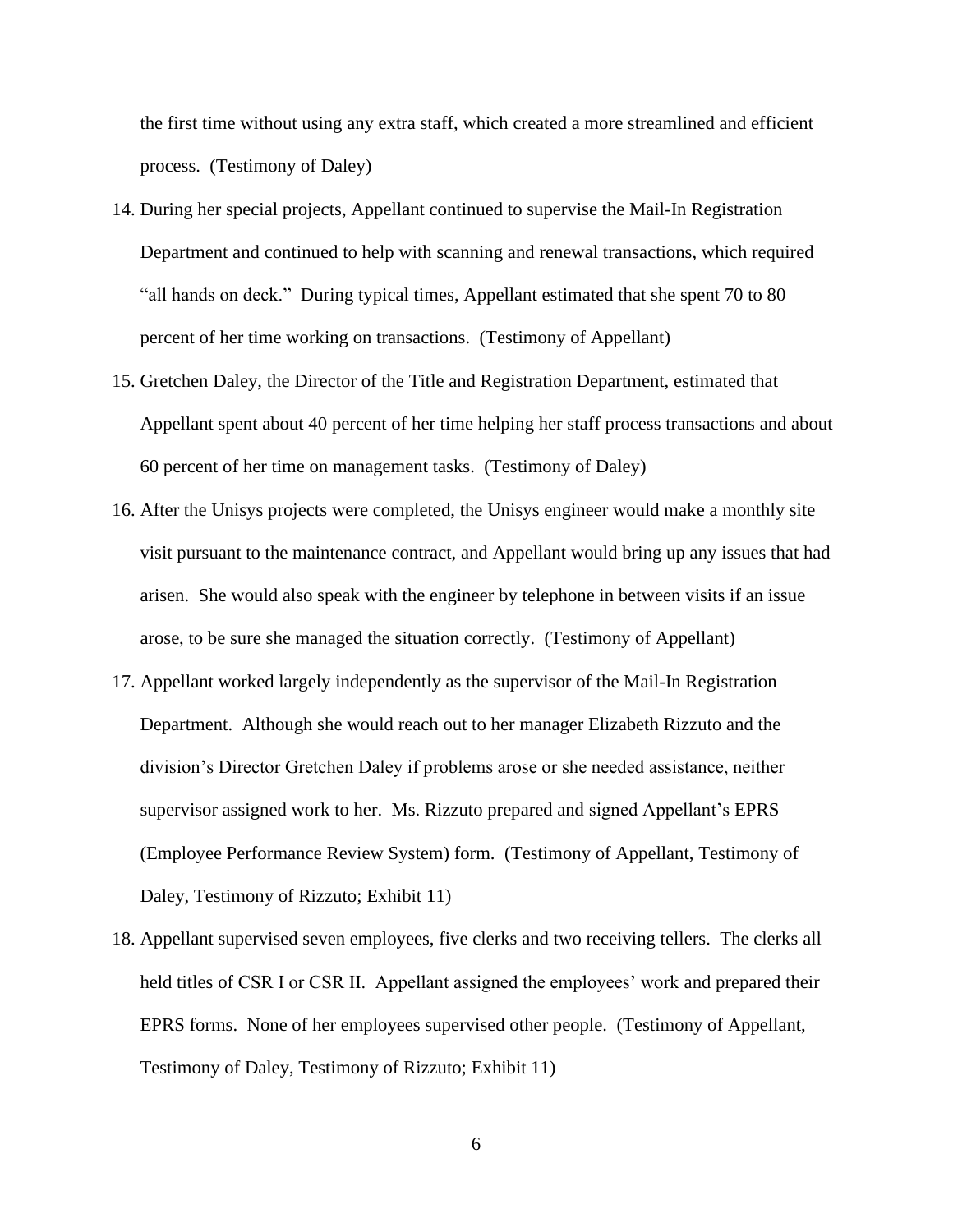- 19. The organizational chart for the RMV's Title and Registration Department as of 2015 shows six units that have supervisors at the Appellant's level. Besides the Appellant, who was a CSR III, the supervisors held titles of PC III (Supervisor, Special Plates and Uninsured Motorist System), Training Tech II (Supervisor, Electronic Vehicle Registration), PC I (Supervisor Section 5 or dealer plates), Admin Review Officer I (Supervisor, International Registration Plan and Federal ID), and CSR II (Floor Supervisor, in Title Records). Additional employees with PC III titles are shown on the chart who do not supervise any other employees. (Exhibit 3D; Testimony of Appellant, Testimony of Daley)
- 20. One of the PC III employees shown on the RMV Title and Registration Department organizational chart, the supervisor of special plates and uninsured motorist system, functions as an operations manager. This person supervises five people. Based on Gretchen Daley's observations, this person also spends approximately 40 percent of her time processing transactions and about 60 percent of her time performing management functions. (Exhibit 3D; Testimony of Daley)
- 21. On September 21, 2015 the Appellant filed a classification appeal to the MassDOT Human Resources Department (MassDOT HR), seeking the title of Program Coordinator III (PC III). (Exhibit 1)
- 22. An audit interview was conducted on October 20, 2015 by Evelyn Smith, MassDOT Personnel Analyst. Prior to the audit interview, appellant provided Ms. Smith with her resume and a five-page interview guide, and her supervisor, Elizabeth Rizzuto, Manager of the RMV Titles and Registration Department, provided answers to questions concerning Appellant's duties. A different HR representative was assigned to Appellant's case when it was considered by MassDOT HR in 2017. (Testimony of Appellant; Exhibits 3A, 3B, 3C)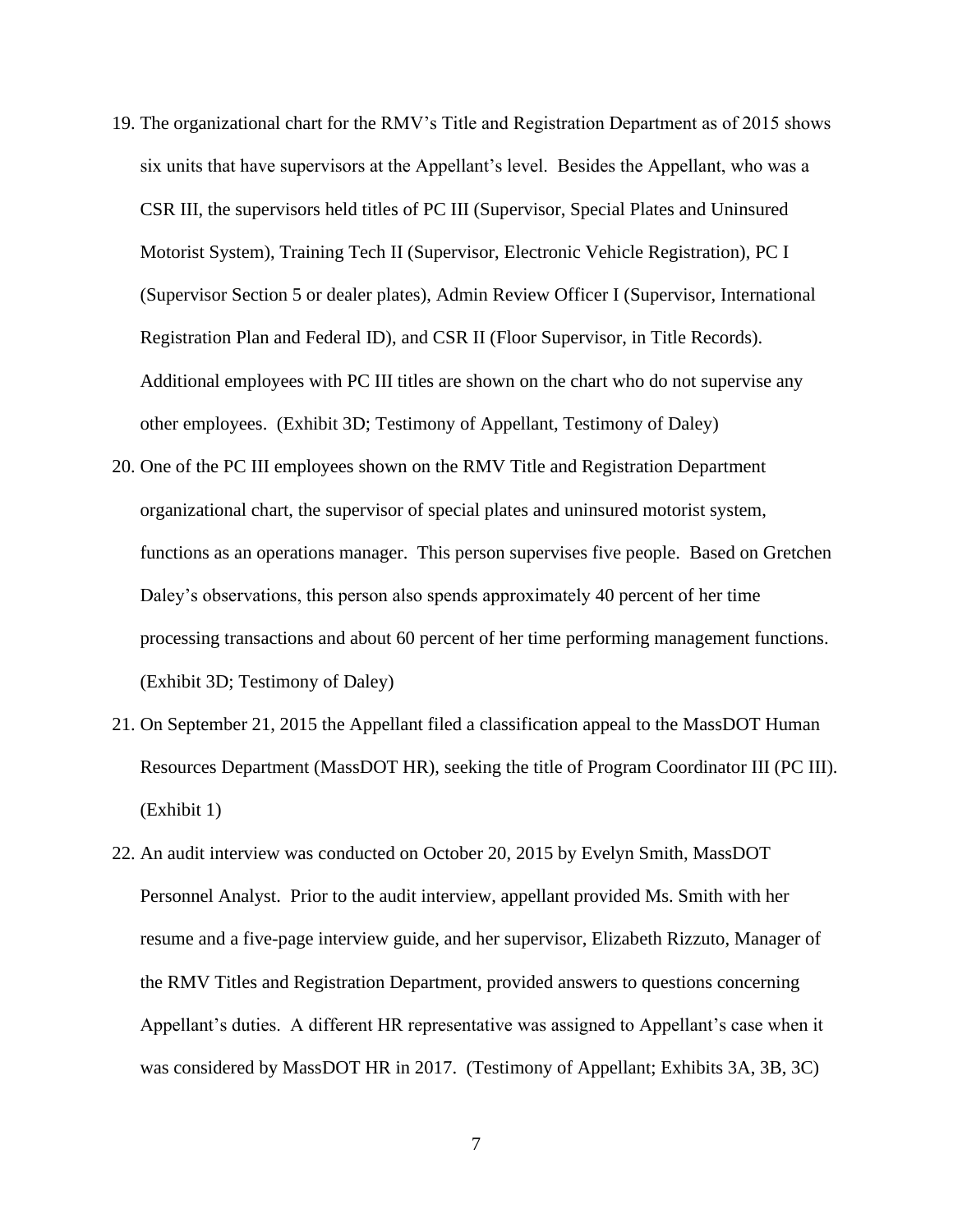- 23. On March 1, 2016 a new Classification Specification became effective for the Customer Service Representative title series. The new specification added a new title of Customer Service Representative IV (CSR IV) and redefined the positions of CSR I, CSR II, and CSR III. The change arose as part of a review by the Registrar of all positions at the RMV, in order to improve service delivery. One goal of the changes to the CSR series was to increase the minimum entrance requirements so that new employees would have more experience handling cash and working with the public. (Exhibits 3H, 10; Testimony of Makie)
- 24. From February to June 2017, the Appellant contacted various MassDOT HR employees to request that her 2015 appeal be processed. (Testimony of Appellant; Exhibit 8)
- 25. On or before July 11, 2017 the MassDOT HR completed its Classification Appeal Recommendation, recommending that she retain her classification of CSR III for the period of her appeal to February 28, 2016, and that she be reclassified as CSR IV beginning on March 1, 2016 (the date when the CSR IV title became effective). The recommendation was signed by Registrar of Motor Vehicles Erin Deveney on July 11, 2017 and by MassDOT Human Resources Manager Joan Makie on August 18, 2017. (Exhibit 4)
- 26. On September 14, 2017, Boris Lazic, Senior Director of Human Resources for MassDOT, sent the Appellant a letter notifying her of the preliminary recommendation to deny her appeal to be reclassified as PC III, but approving her appeal to the extent of reclassifying her as CSR IV. The reason given was that the title of CSR IV appropriately described the duties performed by the Appellant on a daily basis. Mr. Lazic enclosed copies of the documents relied upon by MassDOT HR and provided Appellant with her right to send a rebuttal within ten days. (Exhibit 5)
- 27. On September 20, 2017, Appellant wrote to Mr. Lazic seeking reconsideration. (Exhibit 6)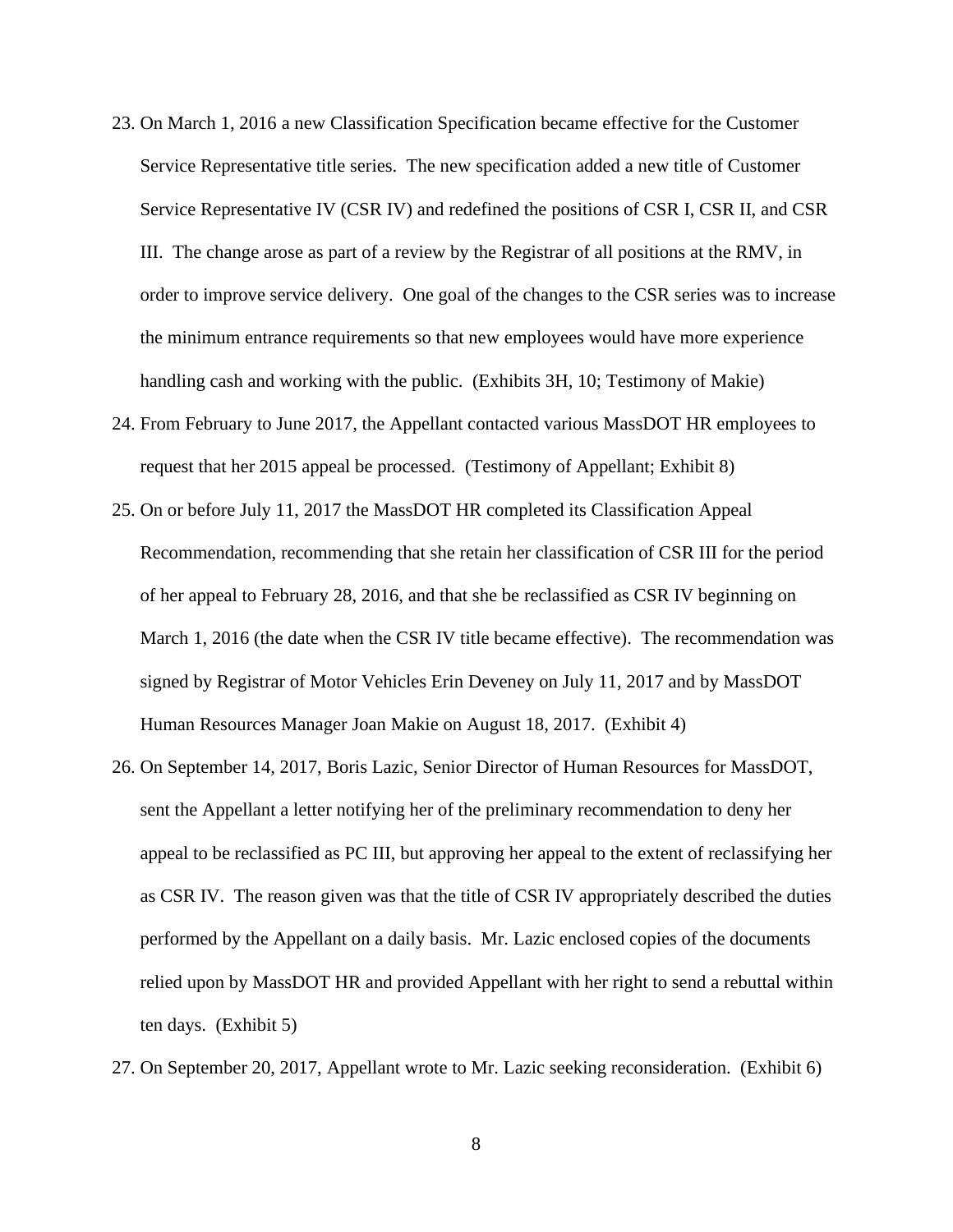- 28. On October 6, 2017, Mr. Lazic notified the Appellant that her appeal was denied by MassDOT HR. He informed her of her right to appeal to the Commonwealth's Human Resources Division (HRD). (Exhibit 7)
- 29. On October 24, 2017, the Appellant sent her appeal letter to George Bibilos, Director of the Organization Development Group at the Commonwealth's HRD, enclosing all documents related to her appeal. (Exhibit 8)
- 30. On December 26, 2017, Alexandra McGinnis, Senior Personnel Analyst in HRD's Classification and Compensation Unit, wrote the Appellant notifying her that her appeal seeking classification as a PC III was denied, and that HRD had concluded that Appellant's duties are best classified as CSR IV. Ms. McGinnis also provided Appellant with her appeal rights. (Exhibit 9)
- 31. On January 25, 2018, Mr. Lazic wrote Appellant to notify her she would receive retroactive compensation of \$6,428.07 based on her reclassification to CSR IV as of March 1, 2016. (Exhibit 10)
- 32. The duties of a Program Coordinator III are set out in Exhibit 3I, the Classification Specification for the Program Coordinator series.
- 33. The series Summary describes the function of a Program Coordinator as follows:

Incumbents of positions in this series coordinate and monitor assigned program activities; review and analyze data concerning agency programs; provide technical assistance and advice to agency personnel and others; respond to inquiries; maintain liaison with various agencies; and perform related work as required.

The basic purpose of this work is to coordinate, monitor, develop and implement programs for an assigned agency.

(Exhibit 3I)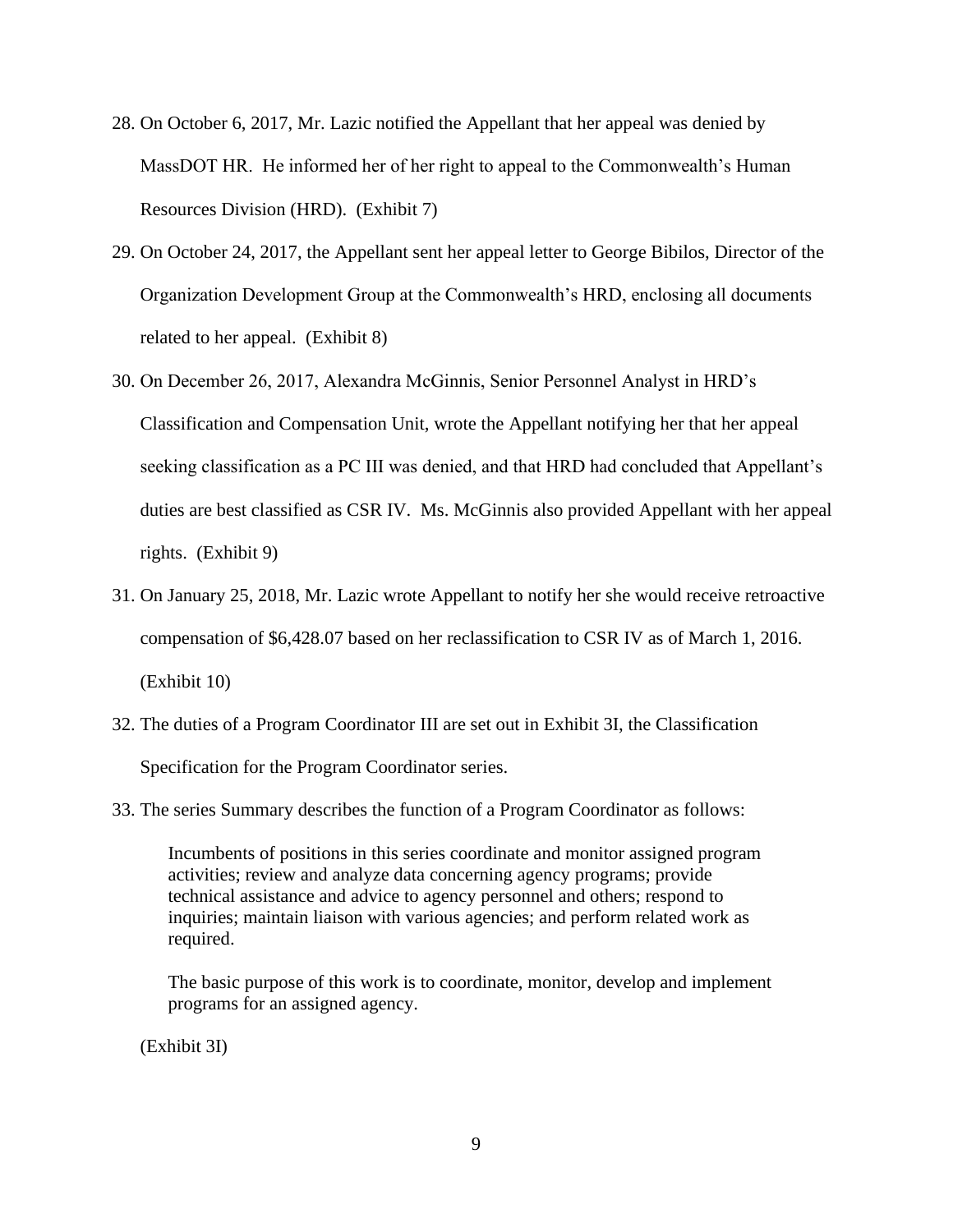34. The PC Classification Specification lists the following under "Examples of duties common to

all levels of the Program Coordinator series":

- Coordinates and monitors assigned program activities to ensure effective operations and compliance with established standards.
- Reviews and analyzes data concerning assigned agency programs to determine progress and effectiveness, to make recommendations for changes in procedures, guidelines, etc. and to devise methods of accomplishing program objectives.
- Provides technical assistance and advice to agency personnel and others concerning assigned programs to exchange information, resolve problems and to ensure compliance with established policies, procedures and standards.
- Responds to inquiries from agency staff and others to provide information concerning assigned agency programs.
- Maintains liaison with various private, local, state and federal agencies and others to exchange information and/or to resolve problems.
- Performs related duties such as attending meetings and conferences; maintaining records; and preparing reports.

(Exhibit 3I)

35. Under "Differences in Levels in Series" the PC Classification Specification states that those

in the following levels, and those in higher levels, perform the following duties:

Program Coordinator II:

- Provide on-the-job training and orientation for employees.
- Develop and implement procedures and guidelines to accomplish assigned agency program objectives and goals.
- Review reports, memoranda, etc. for completeness, accuracy and content.
- Confer with management staff and other agency personnel in order to determine program requirements and availability of resources and to develop the criteria and standards for program evaluation.
- Evaluate program activities in order to determine progress and effectiveness and to make recommendations concerning changes as needed.

Program Coordinator III:

- Develop and implement standards to be used in program monitoring and/or evaluation.
- Oversee and monitor activities of the assigned unit.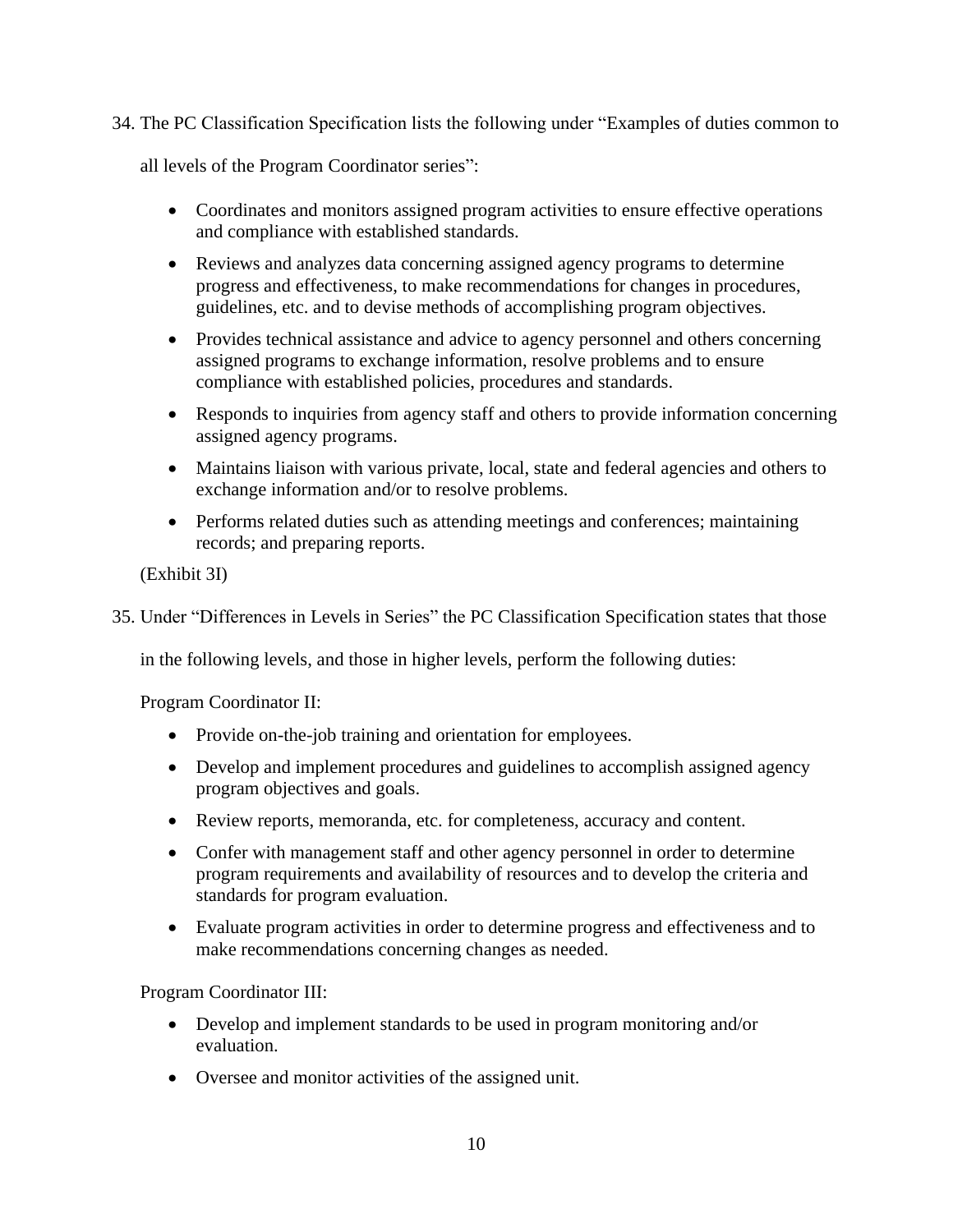• Confer with management staff and others in order to provide information concerning program implementation, evaluation and monitoring and to define the purpose and scope of proposed programs.

(Exhibit 3I)

36. Under "Supervision Received" the PC Classification Specification provides for those at each

level, including PC III:

Incumbents of positions at this level receive general supervision from employees of higher grade who provide guidance on policy and procedure, assign work and review performance for effectiveness and conformance to laws, rules, regulations, policy and procedures.

(Exhibit 3I)

37. The PC Classification Specification provides under "Supervision Exercised" as to those at

the PC III level:

Program Coordinator III

Incumbents of positions at this level exercise direct supervision (i.e., not through an intermediate level supervisor) over, assign work to and review the performance of 1-5 professional personnel; and indirect supervision (i.e., through an intermediate level supervisor) over 6-15 professional, administrative, technical and/or other personnel.

(Exhibit 3I)

38. The new Classification Specification for the Customer Service Representative Series, signed

in December 2015 and effective in March 2016, provides under "Summary of Series":

Employees in this series confer with agency customers and the general public by telephone, in person or in writing; assist agency customers and the public in applying for agency programs, services, licenses or permits; explain agency programs, services, procedures and fees; respond to inquiries; resolve complaints or refer them to appropriate staff; process applications and other documents; may enter application data into computers; establish and maintain coding and filing systems of case logs; may collect and record receipt of application fees; may prepare licenses or permits and may digitally image customers; provide information on certificates of titles, registrations, rebates, excise tax, sales tax, license and registration suspension, civil motor vehicle infractions, warrants, electronic toll and parking violations and other Registry of Motor Vehicle functions and procedures.

(Exhibit 3H)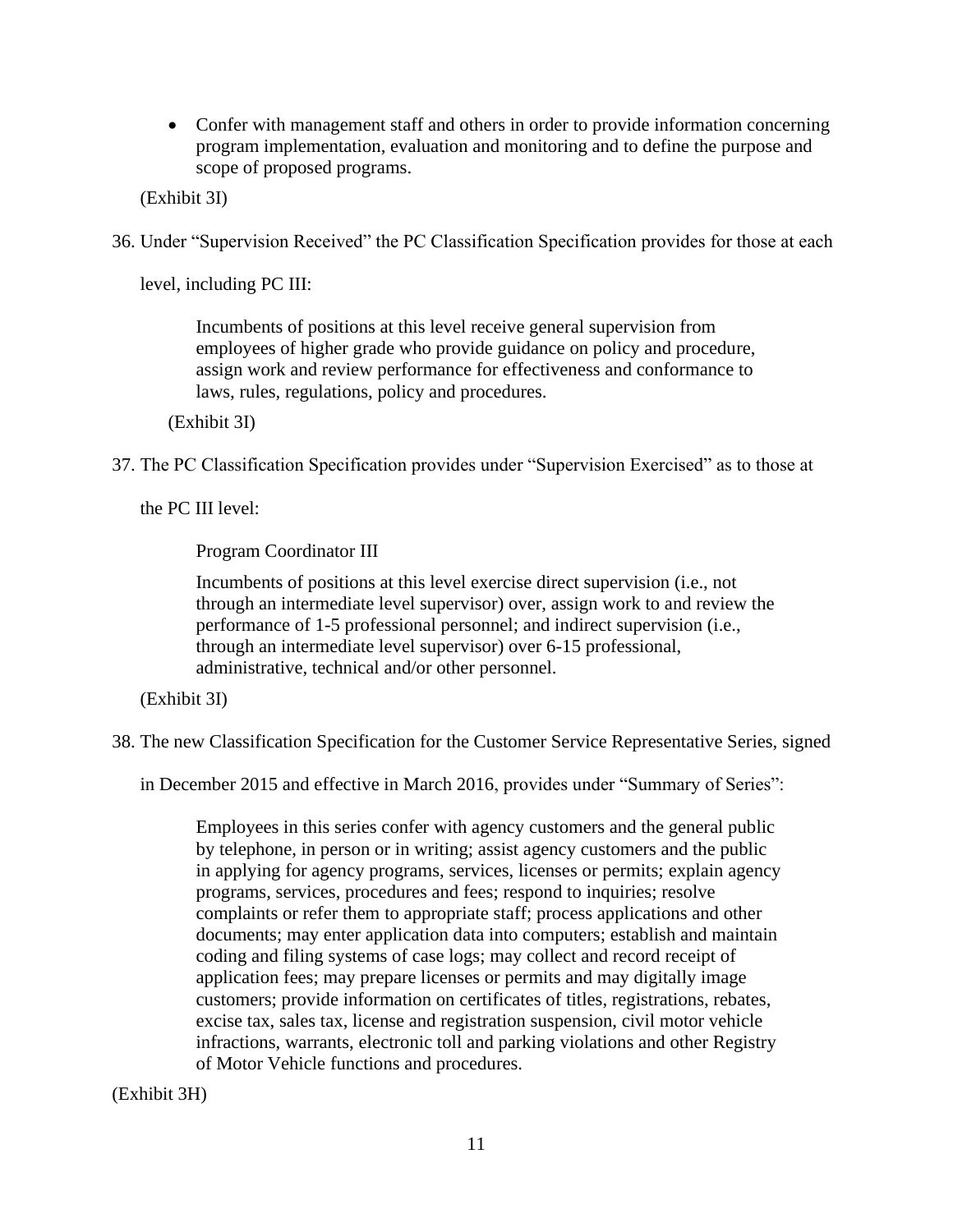## 39. Under "Examples of Duties Common to All Levels in Series" the CSR Classification

Specification provides:

- Interacts with customers to respond to inquiries and complaints.
- Issues licenses, identification cards and motor vehicle registrations.
- Communicates with internal and external contacts through a variety of means such as telephone, mail, e-mail, fax or in-person.
- Uses computer terminals, vision instruments, automatic testing devices and other equipment.
- Administers vision tests in accordance with agency policy.
- Operate computer equipment to create, retrieve, review, change or update driver/vehicle/business information.
- Ensure appropriate confidentiality and security of information.
- Reviews reports for compliance with state and federal guidelines.
- Collects fees (cash and checks) and performs credit card transactions.
- Reconciles receipts with revenue control documents.
- Operates computer terminals and photo imaging software.
- Schedules road examinations.
- Prepares forms and other documents related to licenses, registrations, identification cards and receipts for titles.
- Amends title and registration records.
- Maintains Registry of Motor Vehicle filing systems.
- Reviews customer documents in support of transactions for accuracy and veracity.
- Conducts research for additional information from third parties (other states, state agencies, etc.) to complete transactions.
- Assists other state and local agencies with Registry of Motor Vehicle information.
- Assists customers with problem resolution.
- Provides information to the public regarding Registry of Motor Vehicles guidelines, requirements and procedures in-person and on the phone.
- Greets customers, determines customer's purpose, assesses readiness, and directs them to the appropriate line.
- Directs customers to Kiosks and other automated services where appropriate.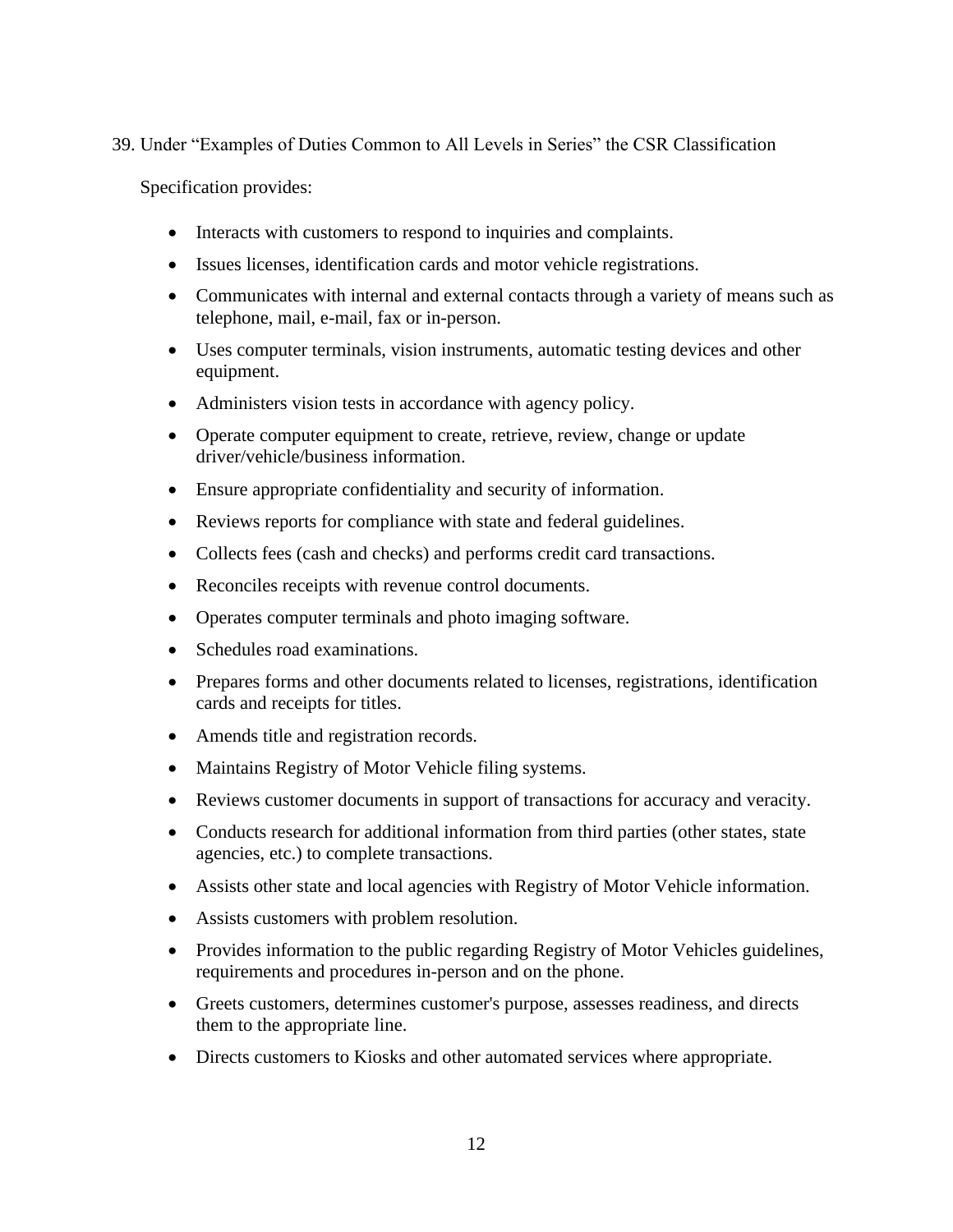- Assesses that customers have the correct forms/applications, supporting documents, and acceptable payment.
- Returns improper or incomplete forms or documents to the applicant explaining reasons for rejection and steps necessary to complete forms/applications.
- Provides checklists and assistance in completing forms/applications.
- Provides information to the public regarding Registry of Motor Vehicles guidelines, requirements and procedures in-person and on the phone.

## (Exhibit 3H)

40. Under "Differences Between Levels in Series" the CSR Classification Specification

## provides:

Customer Service Representative II:

- Provides technical assistance and guidance on tax exemption issues.
- Authorizes or denies sales tax exemptions for motor vehicles at the time of registration, based on evaluation of documentation and knowledge of both Registry of Motor Vehicles and Department of Revenue rules.
- Receives revenue for licenses, registrations, titles, sales tax and other fees and maintains records and accounts of all financial transactions in ALARS/lmaging system.
- Reconciles financial receipts and prepares daily bank deposits and work reports for designated branch office.
- Makes periodic daily collections of revenue from the clerical personnel at the public counter and reconciles accounts.
- Opens/closes branch offices, as needed.
- Reconciles daily branch deposits.

Customer Service Representative III:

- Assist customers with reporting, eligibility and compliance requirements; appropriate processes to follow, information to process and actions to take in accordance with standard procedures.
- Inquires with customers, as needed, to determine appropriate service; explains additional information or action required when customer fails to meet license or operating requirements.
- Performs senior level or lead customer service activities by providing assistance, guidance and instruction to less experienced customer service personnel.
- Perform research, analysis and judgment to determine an appropriate course of action to provide the public with the full range of services available.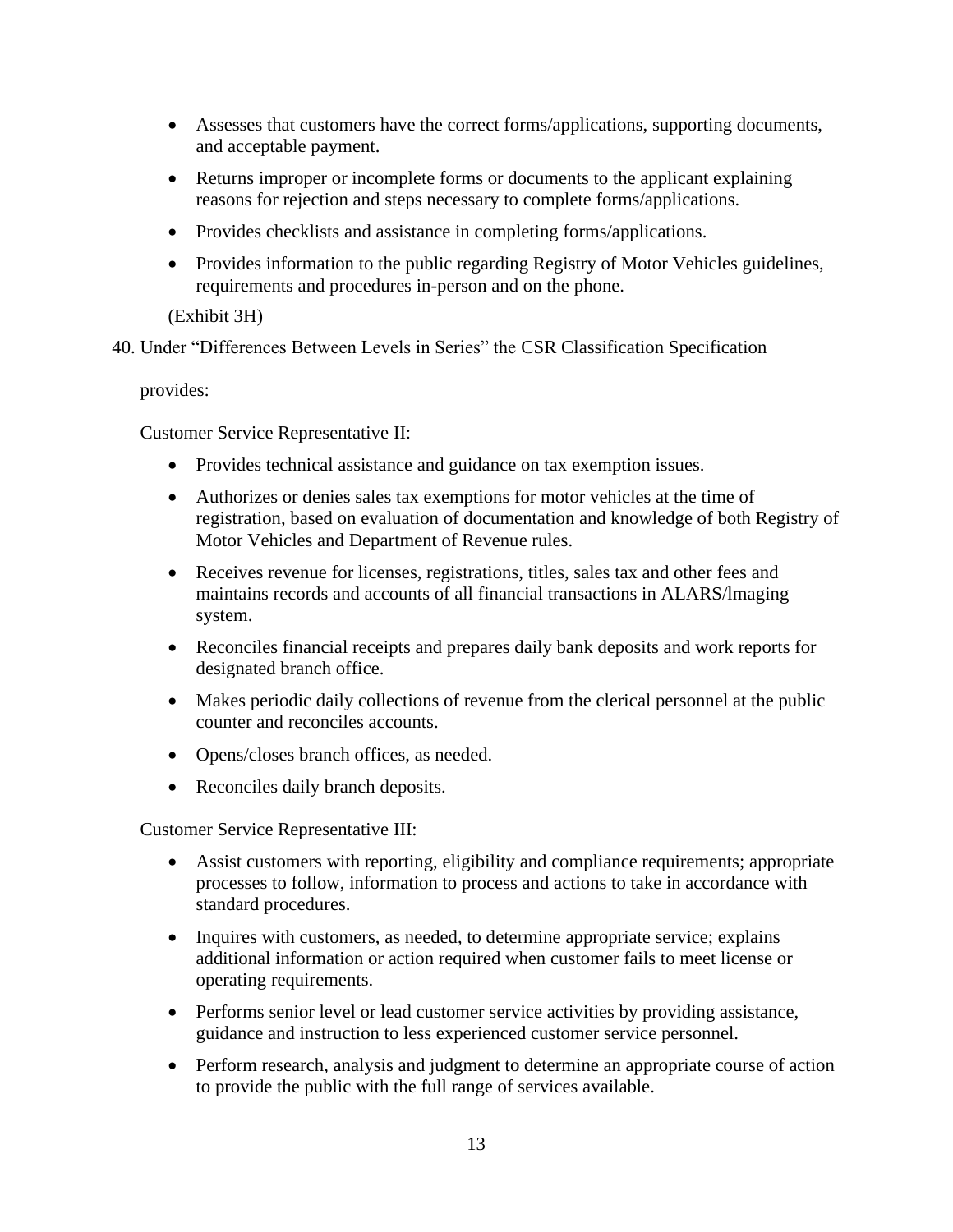- Oversees office operations.
- Provides training and support to employees.
- Ensures accuracy of cash control.
- Incumbents at this level perform work that requires considerable independence in the exercise of judgment, in determining approaches and in the interpretation and application of policies, laws, standards and procedures.
- Creates reports and statistical tables.

Customer Service Representative IV:

- Interpret, monitor and implement rules, regulations, policies and procedures for carrying out daily activities.
- Ensure that completed work meets standards of quality and timeliness.
- Supervises subordinate personnel including delegating assignments, training, monitoring and evaluating performance.
- Maintains efficient workflow by evaluating production and revising processes and work assignments.
- Adjusts own activities and priorities according to changes in workload, team member absences, and to enable team members to take appropriate breaks.
- Provides input regarding work plans, schedules and daily operations.
- Assists in office support tasks such as tracking inventories, ordering supplies and handling deposits.
- Oversees operations at satellite branch offices.
- Assists Branch Manager with operations at major branch offices, filling in when the Branch Manager is not available.
- At this level, incumbents are expected to perform or be able to perform the duties described for Levels I, II and III; however, the primary focus is to provide program oversight, guidance and review of others' work.
- Communicate with appropriate MassDOT enterprise service areas to address workplace facility and security issues.

# (Exhibit 3H)

41. Supervision received by a CSR IV is described in the Classification Specification as:

Customer Service Representative IV

Incumbents of positions at this level receive general supervision from Branch Managers and other employees of a higher grade who provide procedural and policy guidance, assign work and review for effectiveness and compliance with laws, rules and regulations.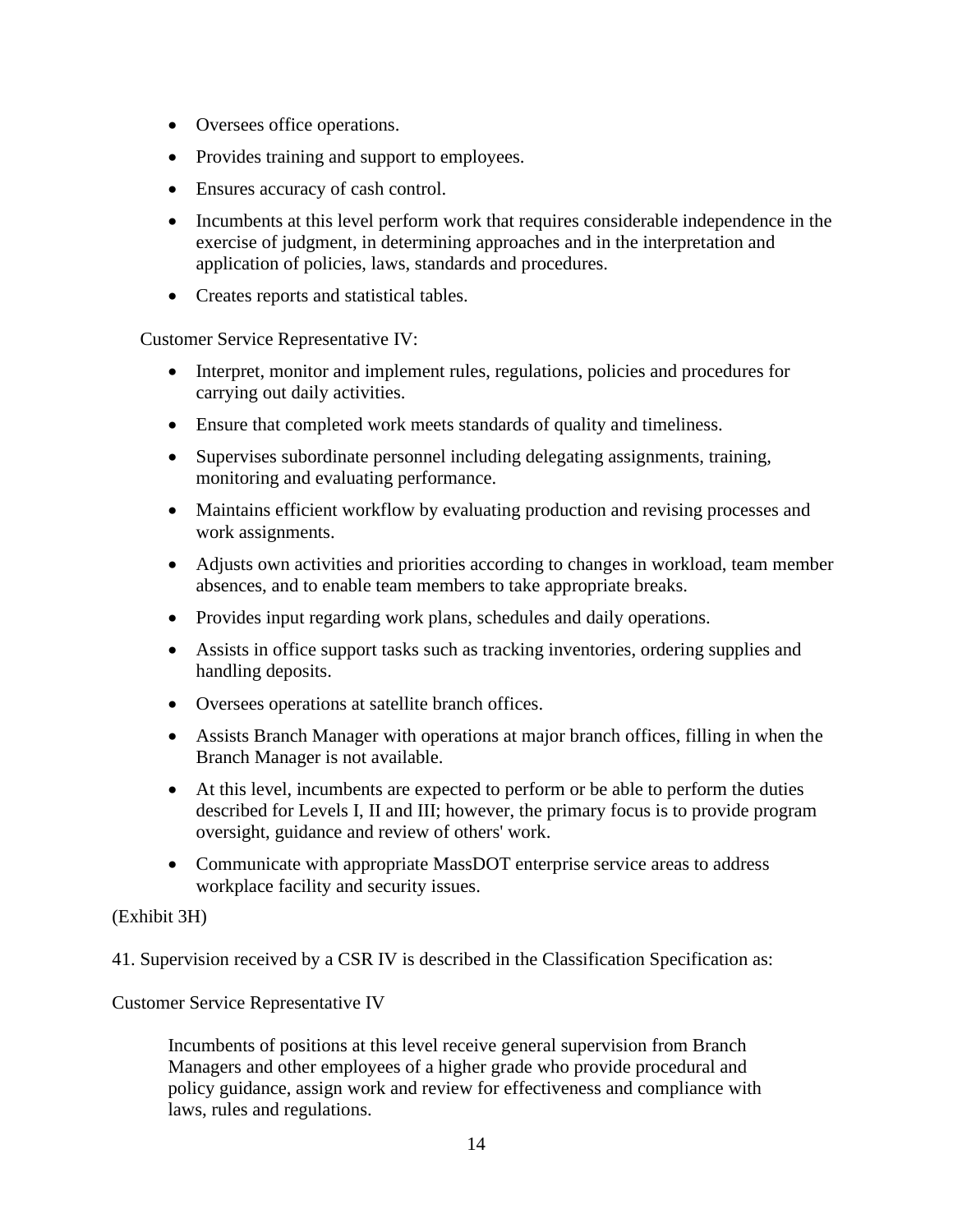42. Supervision exercised by a CSR IV is described in the Classification Specification as:

Incumbents exercise direct supervision over, assign work to, provide training for and review the performance of Customer Service Representatives and provide indirect supervision to employees of a lower grade. Incumbents may also participate in the interviewing process or make recommendations for new hires.

### *Legal Standard*

Any manager or employee of the commonwealth objecting to any provision of the classification of his office or position may appeal in writing to the personnel administrator and shall be entitled to a hearing upon such appeal . . . . Any manager or employee or group of employees further aggrieved after appeal to the personnel administrator may appeal to the civil service commission. Said commission shall hear all appeals as if said appeals were originally entered before it.

#### G.L. c. 30, § 49.

The Appellant has the burden of proving that she is improperly classified. "The determining factor of a reclassification is the distribution of time that an individual spends performing the function of a job classification." Roscoe v. Department of Environmental Protection, 15 MCSR 47 (2002). In order to justify a reclassification, an employee must establish that she is performing distinguishing duties encompassed within the higher-level position the majority (i.e., at least 50% or more) of the time. *See, e.g.,* Pellegrino v. Department of State Police, 18 MCSR 261 (2005)(at least 51%); Morawski v. Department of Revenue, 14 MCSR 188 (2001)(more than 50%); Madison v. Department of Public Health, 12 MCSR 49 (1999)(at least 50%); Kennedy v. Holyoke Community College, 11 MCSR 302 (1998)(at least 50%). In making this calculation, it must be noted that duties which fall within both the higher and lower job title do not count as "distinguishing duties." *See* Lannigan v. Department of Developmental Services, 30 MCSR 494 (2017).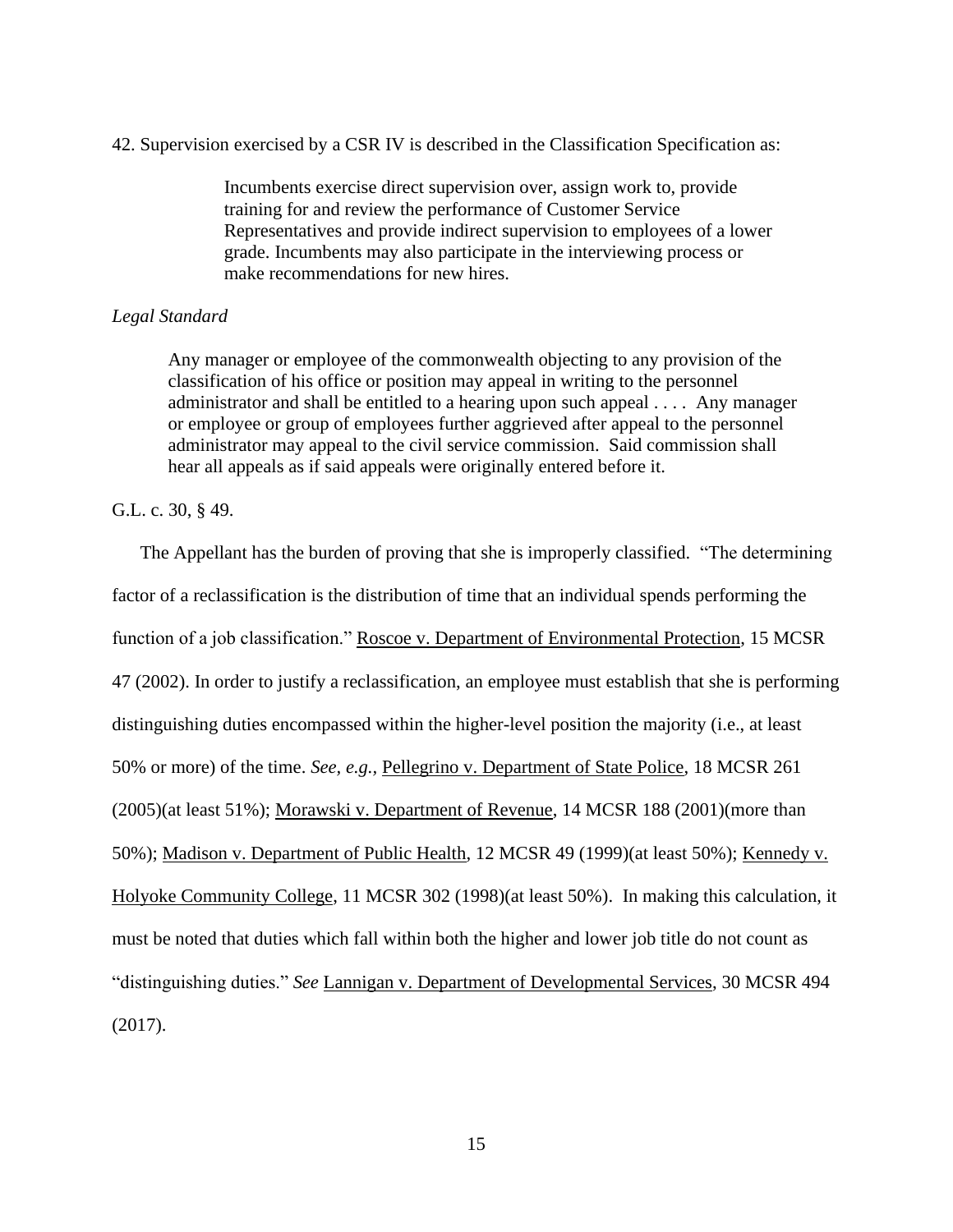That another employee may be misclassified "does not entitle the Appellant to the reclassification requested." Gaffey v. Dept. of Revenue, 24 MCSR 380, 381 (2011). *Parties' Arguments*

MassDOT argues that Appellant's duties fall squarely within the specifications for a Customer Service Representative IV and its inclusive lower level titles, which require her to exercise operational supervision over all aspects of the RMV's Mail-In Registration Department. MassDOT also highlighted several duties within the CSR IV and lower level CSR specifications that require exercise of judgment, revision of work processes to promote efficiency, creation of reports and statistical tables, and providing "input" as to work plans, schedules, and daily operations.

In contrast, MassDOT argues that the Appellant's primary duties do not fit within the agency "program activities" described in the Program Coordinator series or the PC III specifications. Included within the distinguishing duties of a PC III are "Develop and implement standards to be used in program monitoring and/or evaluation" and "Confer with management staff and others in order to provide information concerning program implementation, evaluation and monitoring and to define the purpose and scope of proposed programs." Although another leveldistinguishing duty of a PC III is "Oversee and monitor activities of the assigned unit," this general description of supervision overlaps with many aspects of a CSR IV and CSR III and cannot serve as the basis for a reclassification. MassDOT argues that Appellant thus has not shown that she spends more than 50 percent of her time performing a duty that distinguishes PC III from CSR IV.

MassDOT also points out that Appellant's supervisory duties are different in type and extent from those described in the PC III classification. PC III employees supervise 1-5 "professional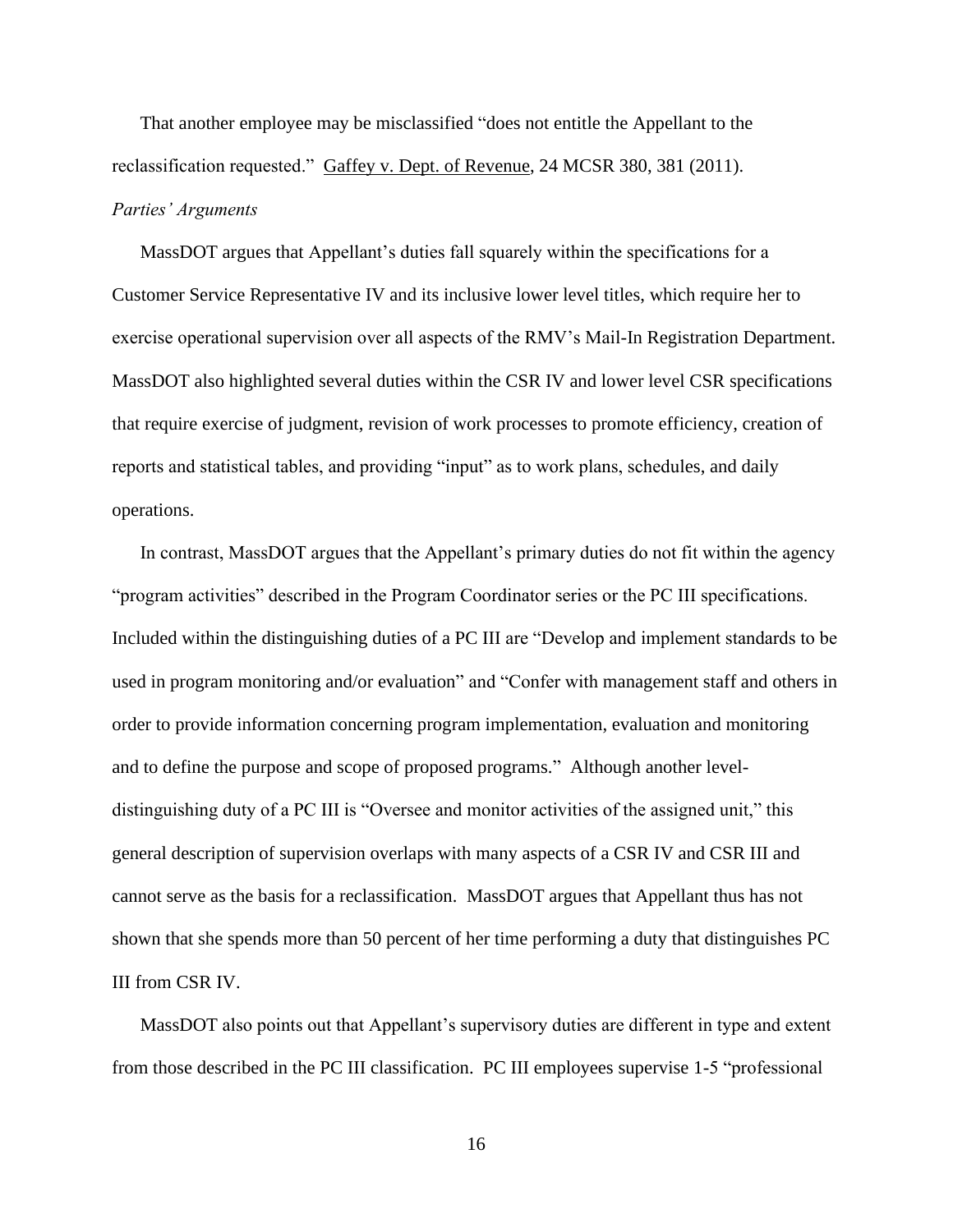personnel" who in turn are collectively supervising 6-15 others. Appellant is supervising approximately 7 employees at the CS I and CS II level, who themselves do not supervise others.

Additionally, MassDOT argues that the existence of another employee holding the PC III title and performing comparable work cannot justify reclassification. Rather, the Commission must consider the work that the Appellant is performing and the classification standards.

The Appellant argues that the process used by MassDOT HR for evaluating her appeal was flawed because she was never interviewed and the agency was not fully aware of her duties and accomplishments. No desk audit of her duties was performed, and she was not consulted before being placed in the new title of CSR IV. By 2017, the personnel analyst who conducted her audit interview in 2015 had been replaced by a new MassDOT HR person. Additionally, her manager, Ms. Rizzuto, and her director, Ms. Daley, both began supervising the Mail-In Registration Department in 2014, so they were also not fully aware of the extent of her vendor project work or her reorganization of her unit's work structure since 2011.

As to distinguishing duties, Appellant points out her work on vendor projects, her work with the Office of Performance Management to develop efficiency metrics, her implementation of new work processes to improve her unit's service delivery, her creation of written standard operating procedures, her development of training measures, and the authority she was given to make decisions relating to vendor projects, technology, and maintenance. Appellant argues that her position requires great responsibility because of the millions of dollars in revenue it generates.

Appellant also lists many other areas in which employees within the Project Coordinator series are working in operational management.

Finally, Appellant points out her loyalty and dedication to the RMV.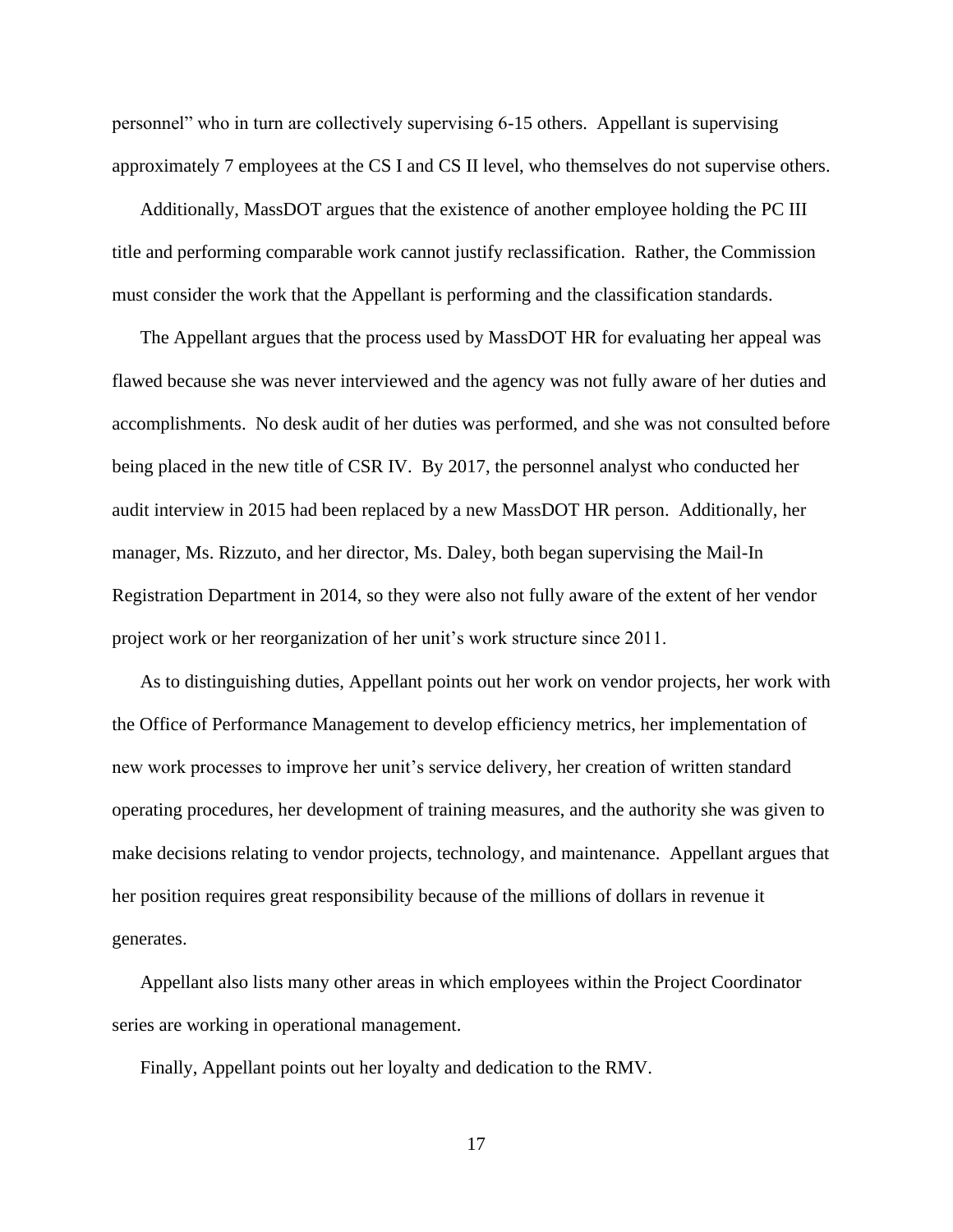#### *Analysis*

This is a close case because of the extensive overlap between the duties of a CSR-IV and those of a PC III. Nevertheless, viewing the entirety of Appellant's position and duties within the Mail-In Registration Department, she is correctly classified as a CSR-IV. Despite her many projects and initiatives, Appellant has not shown that she devotes more than 50 percent of her time to the distinguishing duties of a PC III.

The record shows that Appellant has devoted extensive time, effort, and talent to improving the working conditions, productivity, and functioning of the RMV's Mail-In Registration Department. The appointing authority agrees that she is a valued and hard-working employee, and Appellant has documented her exemplary accomplishments and her devotion to furthering the RMV's mission to achieve a high level of service to the public.

Many of Appellant's activities over the years do fall within the functions of a Project Coordinator III. As MassDOT points out, the duties that distinguish a PC III from a CSR IV include development of "standards to be used in program monitoring and/or evaluation." Although Appellant's primary duties were not monitoring, she did create new protocols for her unit, including changing the training and work assignment processes, documentation of those processes, creating workload and forecasting reports, and instituting time management tools that improved efficiency. She also worked part-time on vendor projects that involved creation of new technical processes for scanning and electronic bank deposits.

Although her director testified that Appellant spent about 60 percent of her time on management, as opposed to working side-by-side with her staff on transactional duties, routine management duties do not distinguish a CSR IV from a PC III. Only a portion of Appellant's work as a manager involved creation of new standards for evaluating her staff and unit, or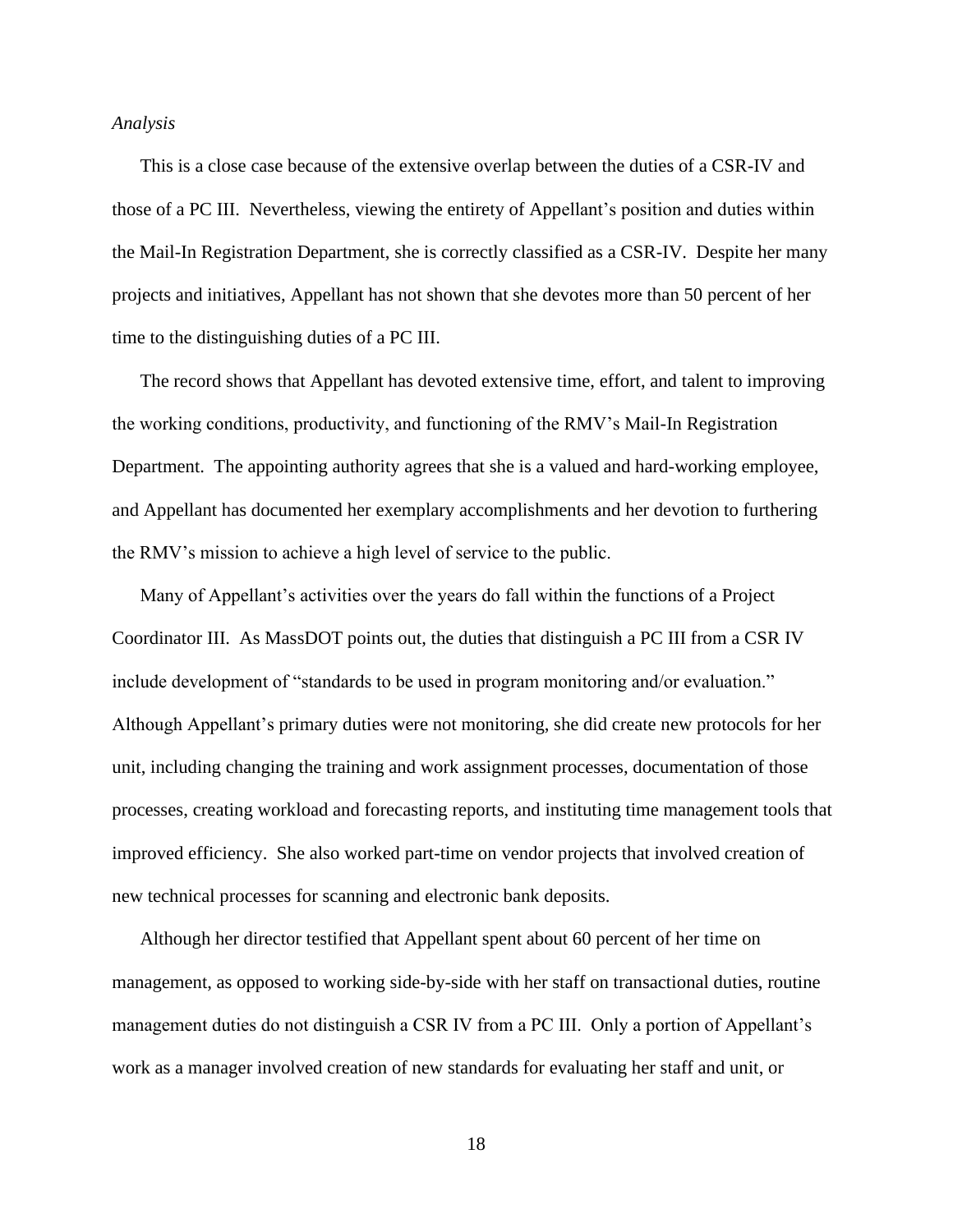defining the scope of a new program. Those duties occurred during sporadic intervals and were always accompanied by Appellant's careful attention to her other duties. Appellant herself estimated that she spent as much as 70 or 80 percent of her time on transactional work.

Additionally, a PC III is a second-tier supervisor, exercising supervision over a relatively small number (1-5) of "professional personnel," who are themselves supervising from 8 to 15 other employees. Although a CSR IV may provide indirect supervision through a CSR III, who supervises employees at a lower grade, Appellant in fact does not provide any indirect supervision, as her employees are all at the CSR I or CSR II level. The supervisory provisions of the PC III classification also reflect the overall function of a PC III, which involves development and monitoring of agency programs, rather than direct supervision of a program.

Finally, reclassification cannot be justified based on the classifications of other employees. To succeed in a request for reclassification, an employee must show that she devotes more than 50 percent of her time to duties within the distinguishing duties of the requested title. That other employees may be misclassified cannot support a reclassification request.

For all these reasons, the Appellant's appeal under Docket No. C-18-015 is hereby *denied*. Civil Service Commission

*/s/ Cynthia A. Ittleman* Cynthia A. Ittleman Commissioner

By a vote of the Civil Service Commission (Bowman, Chairman; Camuso, Ittleman, Tivnan, and Stein, Commissioners) on April 8, 2021.

Either party may file a motion for reconsideration within ten days of the receipt of this Commission order or decision. Under the pertinent provisions of the Code of Mass. Regulations, 801 CMR 1.01(7)(1), the motion must identify a clerical or mechanical error in the decision or a significant factor the Agency or the Presiding Officer may have overlooked in deciding the case. A motion for reconsideration does not toll the statutorily prescribed thirty-day time limit for seeking judicial review of this commission order or decision.

Under the provisions of G.L. c. 31, § 44, any party aggrieved by this Commission order or decision may initiate proceedings for judicial review under G.L. c. 30A, § 14 in the superior court within thirty (30) days after receipt of this order or decision. Commencement of such proceeding shall not, unless specifically ordered by the court,